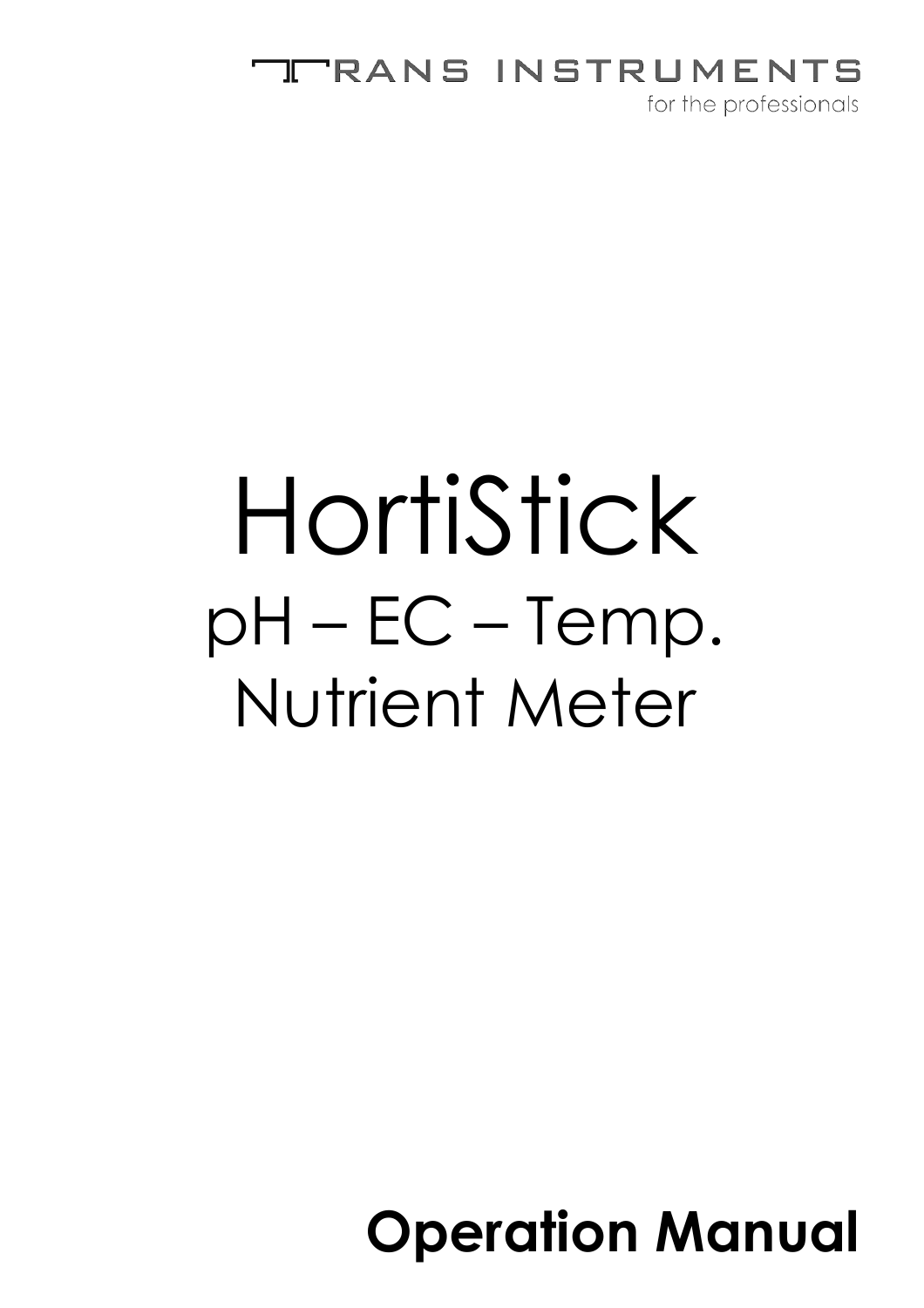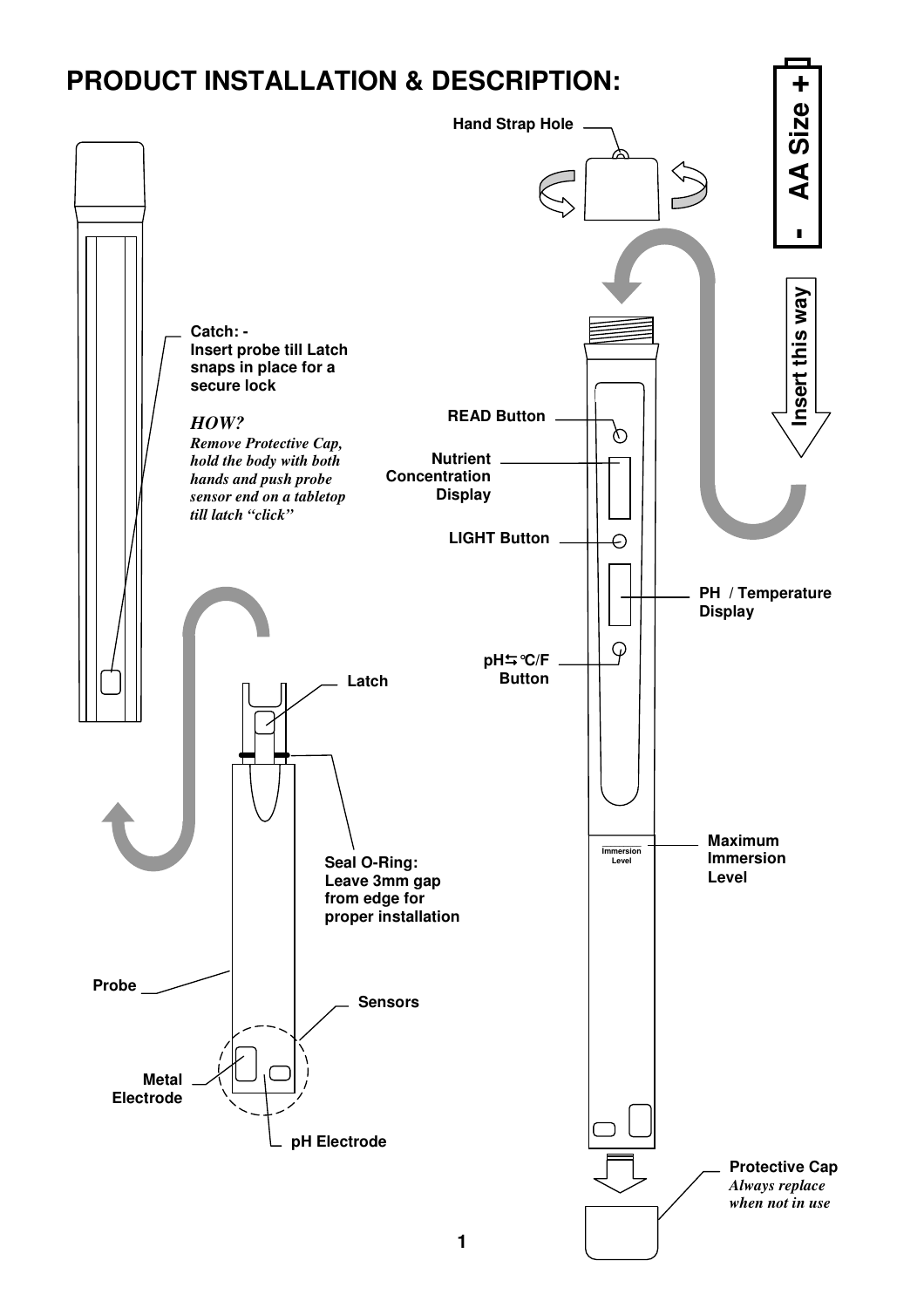#### **SPECIFICATIONS:**

|                             |    | <b>PH</b>                                                | <b>EC</b>          | Temp.                 |
|-----------------------------|----|----------------------------------------------------------|--------------------|-----------------------|
| <b>Operating Range</b>      | t. | 0 to $14pH$                                              | 0 to 4mS           | 0 to $50^{\circ}$ C   |
| <b>Display Resolution</b>   |    | 0.1 <sub>p</sub> H                                       | 0.1 <sub>m</sub> S | $0.1$ <sup>o</sup> C  |
| Accuracy                    | İ. | ±0.2pH                                                   | ±0.2mS             | $±0.5$ <sup>o</sup> C |
| Temperature<br>Compensation |    | Automatic 0 to $50^{\circ}$ C / 32 to 122 <sup>o</sup> F |                    |                       |
| Operating<br>Temperature    |    | 0 to $50^{\circ}$ C / 32 to 122°F                        |                    |                       |
| <b>Battery Type</b>         |    | 4 x 1.5V AA size battery                                 |                    |                       |
| <b>Battery Life</b>         |    | Approximately 50 hours (continuous use)                  |                    |                       |

### **SETTING CONCENTRATION DISPLAY UNITS:**

- 1. Press the **READ** button to switch on.
- 2. This unit is factory preset to display nutrient concentration in EC. To set readings to cF or TDS (ppm) reading, press and hold down the center **LIGHT** button until the next units is displayed then release. Repeat to set to the next unit, you can set to the preferred units of measurement as follows:



3. After the units of measurement are set, it will remain until you reset it.

#### **SETTING TEMPERATURE DISPLAY UNITS:**

- 1. To set temperature display in Fahrenheit, press and hold down both the **pH°C/F** and **LIGHT** button until it beeps. ºF will appear on the display.
- 2. After the unit of measurement is set, it will retain the setting until you reset it.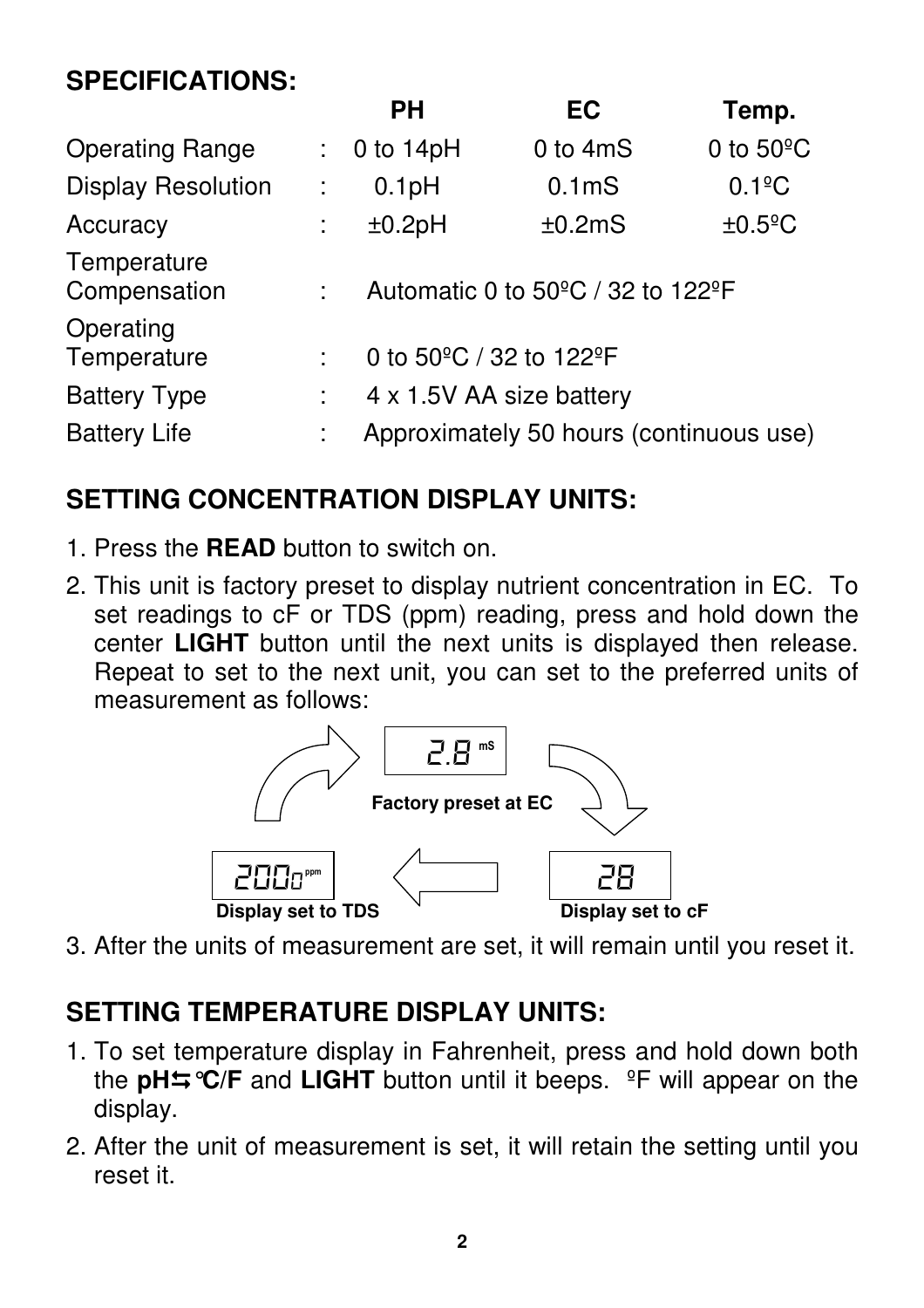#### **CALIBRATION:**

Calibration should be made as frequently as possible or before a series of test.

#### **Always soak the sensor in tap water for about 5 minutes before calibration.**

#### **CALIBRATING NUTRIENT CONCENTRATION READINGS:**

- 1. Use only standard solution 2.8mS or 28cF or 2000ppm for this calibration.
- 2. Rinse the sensor area with water and dip the sensor into the calibration solution.
- 3. Press and hold-down both the **LIGHT** and **READ** button until CAL appears on the display.
- 4. The display will show  $\vec{c}$ .  $\vec{B}$  or the corresponding unit in a blinking mode.
- 5. Wait for the meter to sense a stable reading till it stop.
- 6. Press the **READ** button to confirm if calibrated reading shows  $\vec{c} \cdot \vec{B}$ , otherwise repeat calibration.
- 7. When reading is repeated, calibration is completed.

#### **CALIBRATING PH READINGS:**

- 1. Use only pH7.0 buffer solution for this calibration.
- 2. Rinse the sensor area with water then dip the sensor into the calibration solution.
- 3. Press and hold down both **pH°C/F** and **READ** button until CAL appears on the display.
- 4. The meter will display  $7.0$  in a blinking mode.
- 5. Wait for the meter to sense a stable reading till it stop.
- 6. Press the **READ** button to confirm if calibrated reading shows  $7.0$ , otherwise repeat calibration.
- 7. When reading is repeated, calibration is completed.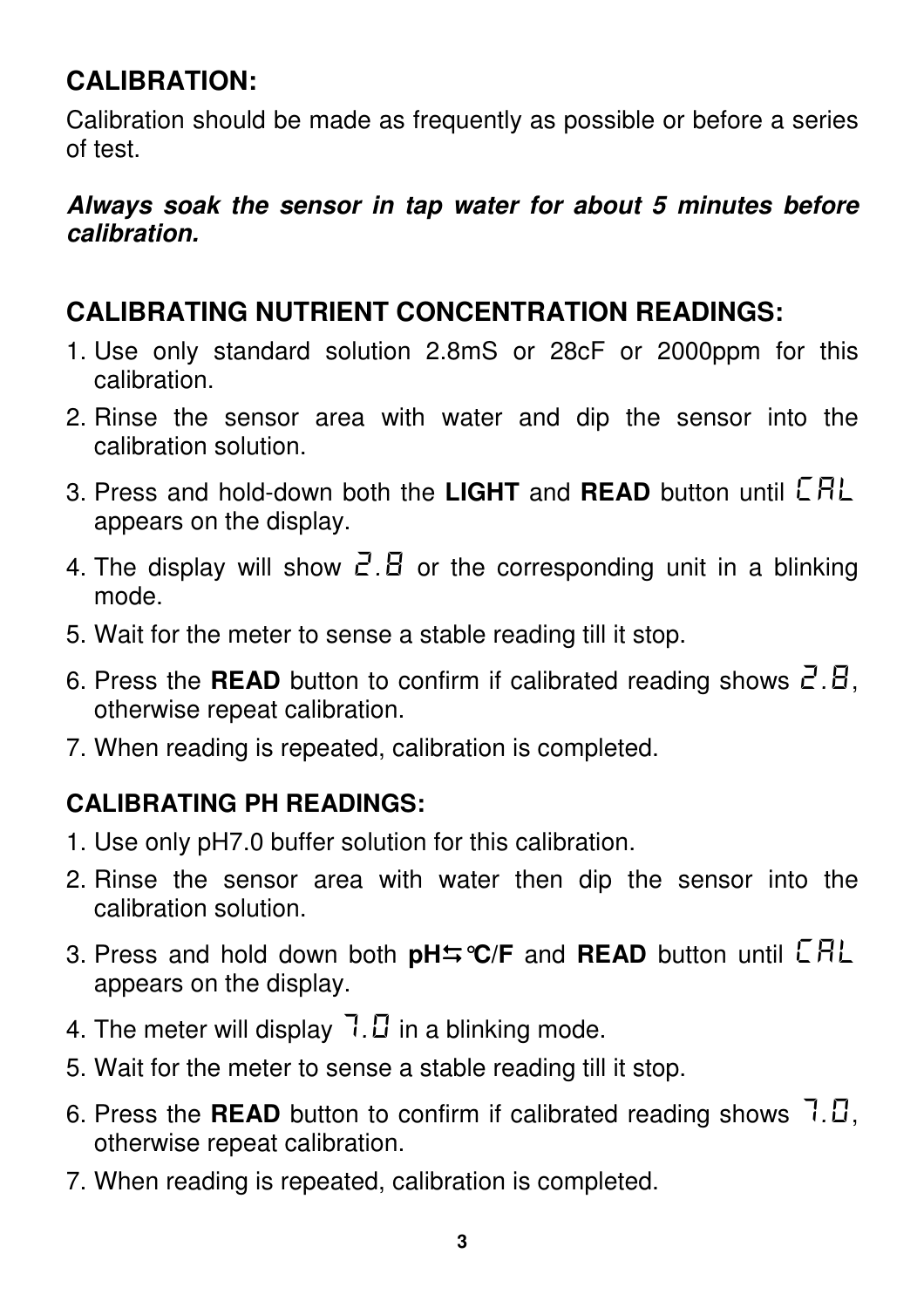#### **MAKING MEASUREMENT:**

- 1. Due to storage in different environment, the meter should be recalibrated before use.
- 2. **Always soak the sensor in tap water for about 5 minutes before making measurements or calibration.**
- 3. Dip the sensor area into measuring liquid up to immersion level and press the **READ** button.
- 4. The displays will blink, while the meter senses for a stable reading.
- 5. When the reading stops and beeps, a stable reading is established, you can record the reading.
- 6. If large temperature difference between the meter and the solution is apparent, then dip the meter in the solution for at least 10 minutes before beginning any measurement. This is to allow time for the sensor to come in equivalent with the liquid's temperature.
- 7. To display temperature reading, press the **pH°C/F** button once will set display to read in temperature. Pressing again will return display to pH.





#### **Display in pH Display in temperature**

- 8. The display will light up after a stabilized reading is established. It will automatically switch-off after 20 seconds after the last button activation. Pressing the **LIGHT** button once will light up display.
- 9. To switch off the meter, press and hold down the **READ** button for 3 seconds.
- 10. Always replace the Protective Cap after use and before storage.

#### **Notes on measurements**

**In the presence of certain radio transmitters, this product may produce erroneous readings. If this occurs, measurements should be repeated at another location.**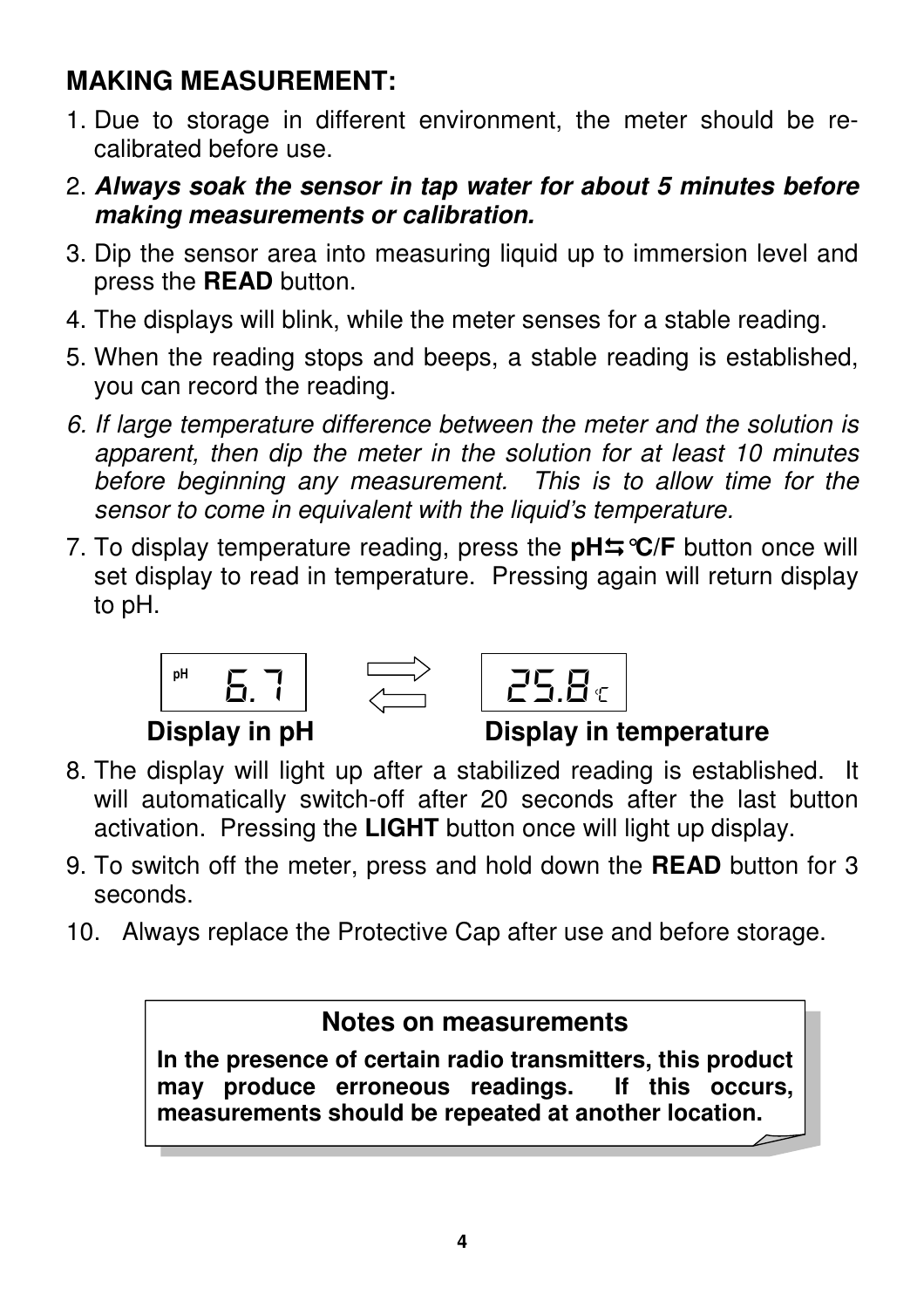#### **ERROR CODES**

- 1. When **Erb** or **Err** appear during measurement or calibration, it means the meter cannot establish a stable reading during calibration. This could mean an expired or defective sensor. Promptly replace with a new Probe.
- 2. When "- -" appear on the Nutrient concentration display, it means the solution is out of the meter's measuring range is too concentrated. Dilute the solution and re-test.
- 3. When the pH sensor is not dipped into a liquid, "- -" may appear or shows erratic reading which is a normal behavior, since there is no connection between the sensors. Once the sensor is in contact with any liquid, a reading will reappear. Otherwise, the pH sensor could be expired or damaged.

#### **MAINTENANCE & PROBE CLEANING**

- 1. Always remove the batteries if unit is not used for a long period of time.
- 2. If the unit is stored for a long period of time, the probes and sensors will become dry. This will result in sluggishness to a stable reading or display ERC or ERB during calibration. To recover from this condition, soak the probe sensor area in tap water for about 10 to 15 minutes before calibration and testing.
- 3. Do not use strong solvents (e.g. acetone, carbon tetrachloride etc.) to clean the glass sensor.
- 4. If the sensors become coated with oil or grease, carefully rinse with non-filming dish washing detergent dilute in warm tap water for 5 minutes. Do not use automatic or electric dish washing detergent. Rinse thoroughly with fresh tap water followed by three rinses with distilled water. Soak the electrodes in pH7 solution for 20 minutes after this cleaning procedure.
- 5. If the metal electrodes become dirty and affect accuracy of nutrient measurement even after calibration, perform the same cleaning procedure in step 4 then re-calibrate after cleaning. If this procedure does not recover the sensor's accuracy, it should be replaced.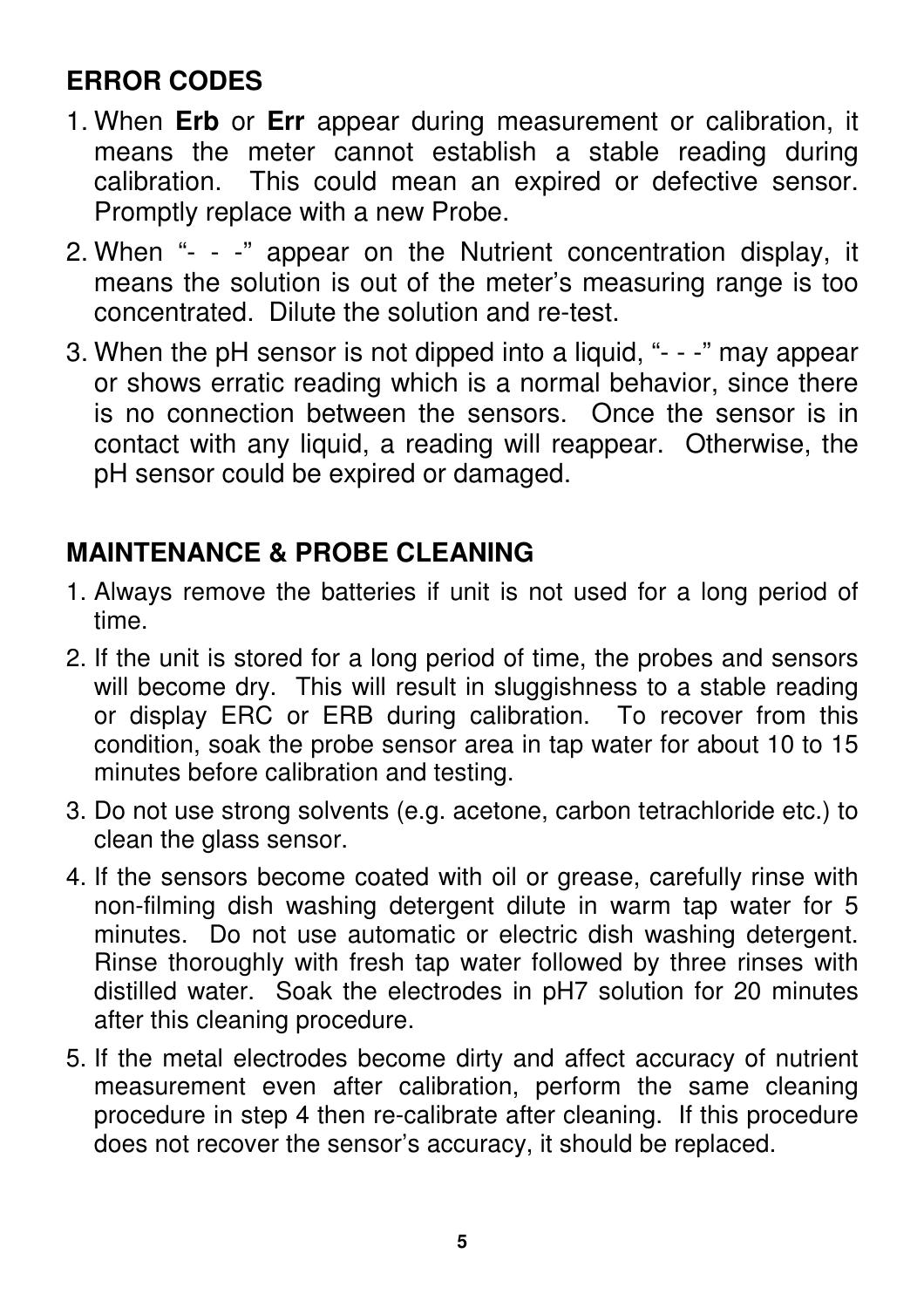#### **PROBE REPLACEMENT:**

- 1. This unit comes with a replaceable probe. Keep in mind that the pH sensor will age and degrade over time subject to usage and storage conditions. The sensor has a usage life of about 1year. When the pH reading becomes erratic or fails to be calibrated, the Probe should be replaced.
- 2. To replace the Probe, turn to the back of the unit and press down the catch using both thumbs as shown. Once latch is released, pull out the probe.



- 3. Replace with a new Probe.
- 4. Be sure to leave a 3mm gab on the "O" ring as figured in page 1.
- 5. Re-calibrate the unit before proceeding with any tests.

#### **BATTERY REPLACEMENT**

#### *(Caution: Wrong battery placement will damage meter and void warranty)*

- 1. When the low battery sign persistently appear on the display, it indicates that the meter has remaining 2 hours of usage, after which reading accuracy will be affected.
- 2. To replace battery, unscrew the Battery Cap on the unit.
- 3. Slide out the batteries and replace with four 1.5volts AA size battery according to the direction shown.